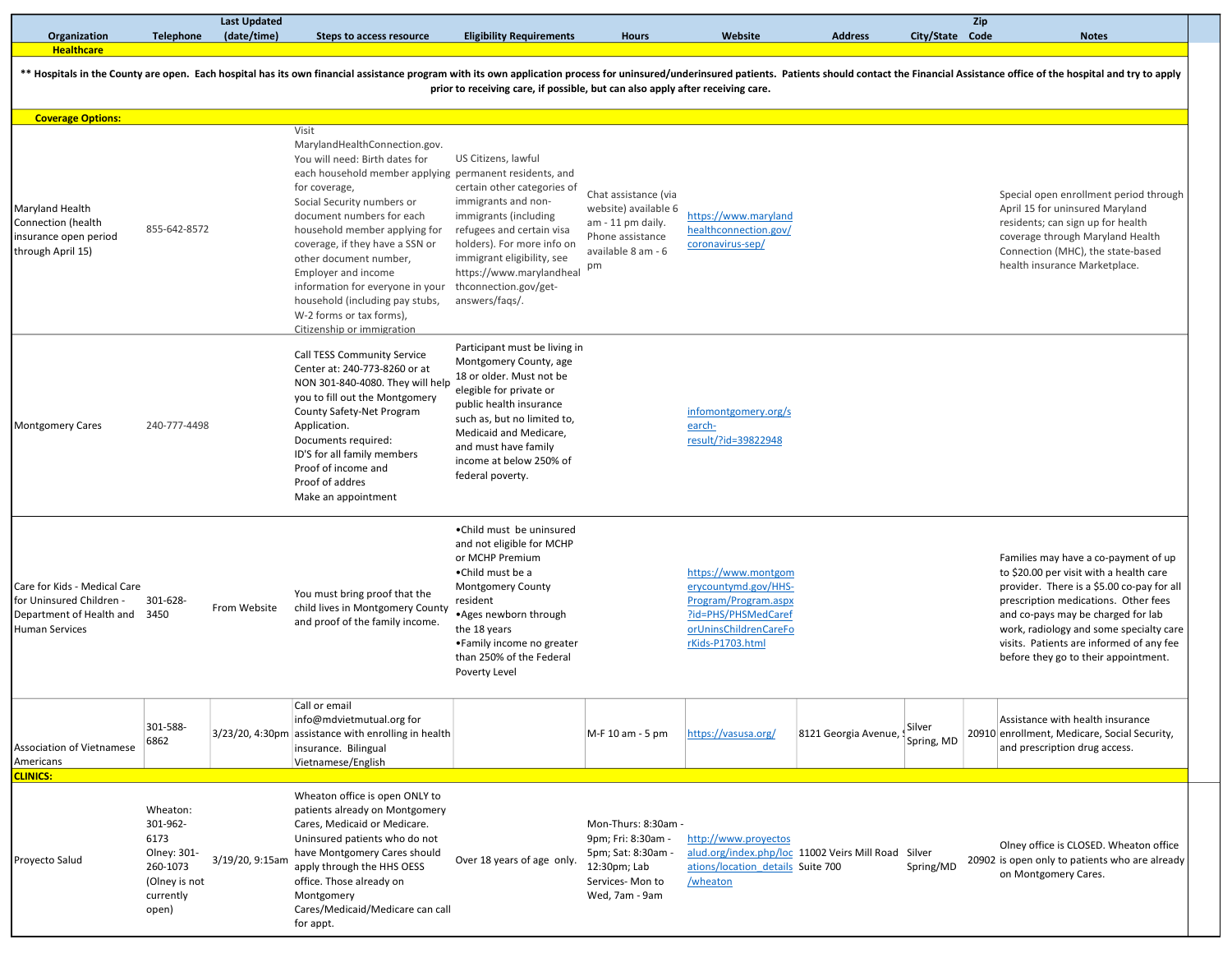| Mobile Med                                                                                               | 301-493-<br>2400                                                                                                                                    | 3/18, 4:15pm    | Call for an appointment and bring 18+ years old, proof of<br>a photo ID. Walk-ins are welcome address and proof of<br>in some locations (call for more income, such as two pay<br>details).                                                                                                                     | stubs or most recent taxes.                                                                                                                                                                                                                                                                       |                                                                      | https://mobilemedical<br>care.org/home/for-<br>patients/clinic-<br>locations/                                                           | Multiple locations,<br>including Rockville,<br>Germantown, Silver<br>Spring, Gaithersburg,<br>Aspen Hill, Takoma<br>Park, and<br>Potomac.See website<br>or call for schedule. |                               | Call or email<br>(schedule@mobilemedicalcare.org) to<br>make an appointment. If you are feeling<br>sick, call BEFORE your appointment so<br>preparations can be made.                                                                                                                                                                                                                                                                                               |
|----------------------------------------------------------------------------------------------------------|-----------------------------------------------------------------------------------------------------------------------------------------------------|-----------------|-----------------------------------------------------------------------------------------------------------------------------------------------------------------------------------------------------------------------------------------------------------------------------------------------------------------|---------------------------------------------------------------------------------------------------------------------------------------------------------------------------------------------------------------------------------------------------------------------------------------------------|----------------------------------------------------------------------|-----------------------------------------------------------------------------------------------------------------------------------------|-------------------------------------------------------------------------------------------------------------------------------------------------------------------------------|-------------------------------|---------------------------------------------------------------------------------------------------------------------------------------------------------------------------------------------------------------------------------------------------------------------------------------------------------------------------------------------------------------------------------------------------------------------------------------------------------------------|
| <b>Holy Cross Health Centers</b>                                                                         | Aspen Hill,<br>Gaithersburg<br>, Silver Spring<br>(adults only):<br>301-557-<br>1940<br>Germantown<br>(adults and<br>children):<br>301-557-<br>2140 | 3/19/20, 4pm    | Call to make appointment. Bring<br>ID, proof of residence, and proof<br>of income.                                                                                                                                                                                                                              | In order to receive<br>discounted pricing,<br>uninsured patients must<br>submit: photo ID, last<br>year's tax forms, last two<br>pay stubs, last two bank<br>statements, mortgage or<br>lease papers.                                                                                             | M-F, 8am - 4:30pm.<br>Evening and<br>weekend appts. are<br>available | https://www.holycross<br>health.org/find-a-<br>location/holy-cross-<br>health-centers/                                                  |                                                                                                                                                                               |                               | All locations open. Seeing existing and<br>new patients. Provides services to<br>uninsured children (Germantown<br>location only) and adults for an adjusted<br>fee based on financial need, and to<br>community members enrolled in<br>Maryland Medicaid/Maryland Children's<br>Health Program. Visits are<br>approximately \$30-\$60, depending on<br>patient's coverage. Patients in need of<br>coronavirus testing will be referred out<br>to another facility. |
| Mary's Center for Maternal 240-485-<br>and Child Care                                                    | 3160                                                                                                                                                | 3/19/20, 4:30   | Currently serving existing patients<br>only through phone<br>appointments. Clinic visits<br>available ONLY for pregnant<br>women close to due date,<br>newborns and infants up to 3<br>months, and well child visits<br>under 15 months of age. Those<br>fitting criteria above should call<br>for appointment. |                                                                                                                                                                                                                                                                                                   | Mon-Thurs: 8am -<br>6pm; Fri: 8am - 5pm;<br>Sat: 8am - 12pm          | https://www.maryscen<br>ter.org/contact-and-<br>locations/silver-spring-<br>md/                                                         | 344 University Blvd.                                                                                                                                                          | Silver<br>20901<br>Spring, MD |                                                                                                                                                                                                                                                                                                                                                                                                                                                                     |
| Muslim Community Center 301-384-<br><b>Medical Clinic</b>                                                | 2166                                                                                                                                                | 3/20/20, 8:30am | Call for appointment; Bring photo<br>ID, proof of residence, proof of<br>income, social security number (if<br>you have one)                                                                                                                                                                                    | 18 years and above only;<br>Medicaid, Medicare, Cigna,<br>and CareFirst insurances,<br>Montgomery Care and<br>uninsured patients<br>accepted. Montgomery<br>Care eligible patients will<br>pay \$35 per visit. Patients<br>not eligible for<br>Montgomery County plan<br>will pay \$75 per visit. | 5pm                                                                  | 7 days a week, 9am - https://www.mccclinic. 15200 New Hampshire Silver<br>$\alpha$                                                      | Ave                                                                                                                                                                           | Spring, MD                    | Open as usual, providing regular<br>services. Accepting new patients. MCC<br>clinic is dedicated to serving ALL,<br>regardless of religion, country of origin,<br>20905 race, creed, or sex. Patients having<br>symptoms of fever, cough, etc, will be<br>evaluated over the phone and referred<br>elsewhere if coronavirus testing is<br>needed.                                                                                                                   |
| Department of Health and<br>Human Services -Medical<br>Care for Uninsured Children 3450<br>Care for Kids | 301-628-                                                                                                                                            | From Website    | You must bring proof that the<br>child lives in Montgomery County<br>and proof of the family income.                                                                                                                                                                                                            | •Child must be uninsured<br>and not eligible for MCHP<br>or MCHP Premium<br>•Child must be a<br>Montgomery County<br>resident<br>.Ages newborn through<br>the 18 years<br>•Family income no greater<br>than 250% of the Federal<br>Poverty Level                                                  |                                                                      | https://www.montgom<br>erycountymd.gov/HHS-<br>Program/Program.aspx<br>?id=PHS/PHSMedCaref<br>orUninsChildrenCareFo<br>rKids-P1703.html |                                                                                                                                                                               |                               | Families may have a co-payment of up<br>to \$20.00 per visit with a health care<br>provider. There is a \$5.00 co-pay for all<br>prescription medications. Other fees<br>and co-pays may be charged for lab<br>work, radiology and some specialty care<br>visits. Patients are informed of any fee<br>before they go to their appointment.                                                                                                                          |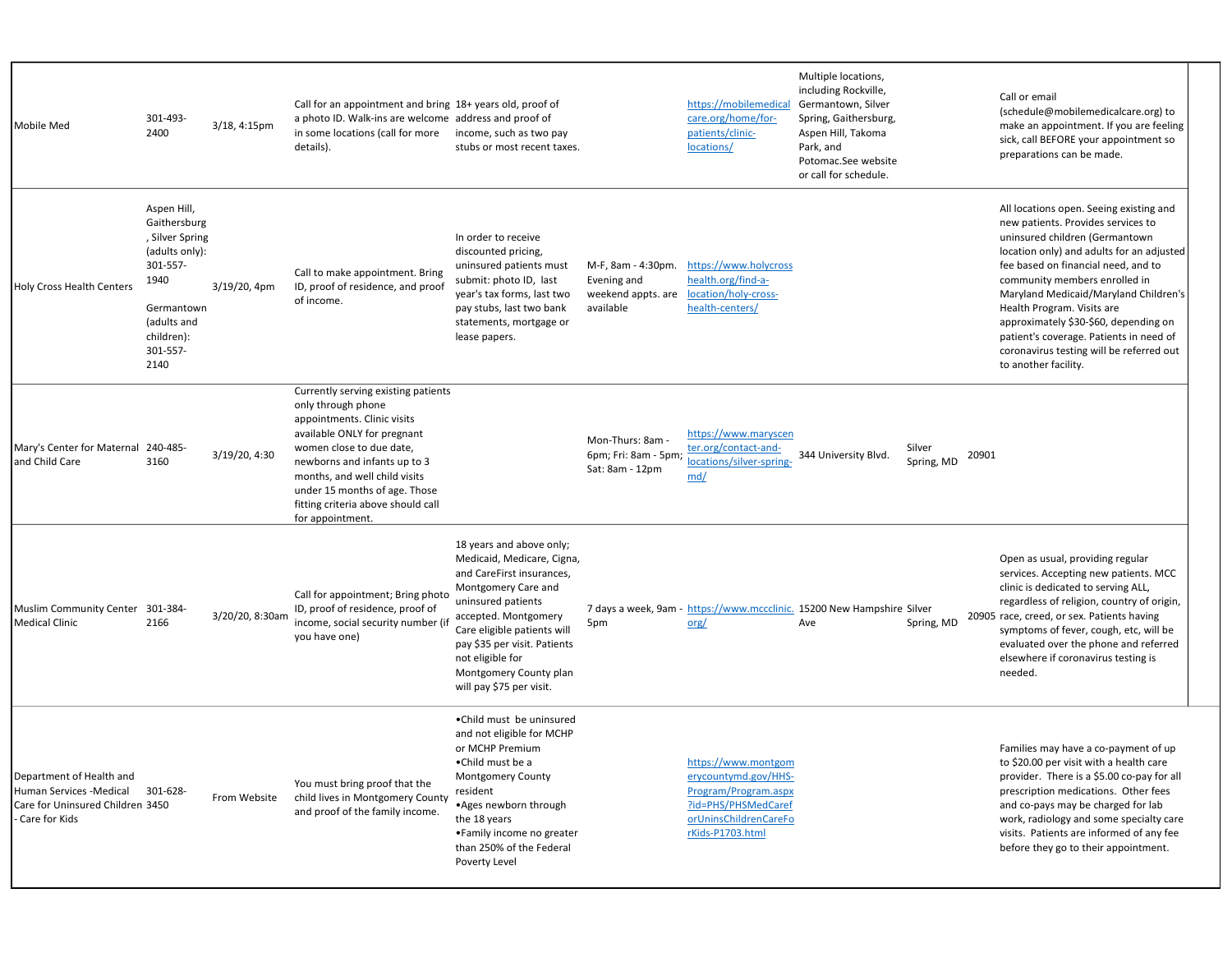| Mercy Health Clinic                        | 240-773-<br>0300 | 3/20/20, 9am              | Bring proof of age, proof of<br>address and proof of income                                                                                                               | 18+ years old, uninsured,<br>low-income (less than 250% - 5:00 PM<br>of Federal Poverty Level);<br><b>Mongtomery County</b><br>residents only.                                                                                | Mon/Wed: 8:30 AM<br>8:00 PM                                                                                                                                                             | http://mercyhealthclini<br>Tue/Thu: 8:30 AM - c.org/patients/eligibilit<br>yΔ | Suite 1                                                           | g, MD                         |       | Mercy is operating as usual. Interviews<br>to determine eligibility for services are<br>first-come, first-served, on Wednesdays<br>and Fridays from 9am to 11:30am and<br>7 Metropolitan Court, Gaithersbur 20878 Thursdays from 4pm to 6:30pm.<br>Patients who have have fever more than<br>100.4 F and cough or shortness of<br>breath are recommended to call the<br>office for advice, not visit the office. |
|--------------------------------------------|------------------|---------------------------|---------------------------------------------------------------------------------------------------------------------------------------------------------------------------|-------------------------------------------------------------------------------------------------------------------------------------------------------------------------------------------------------------------------------|-----------------------------------------------------------------------------------------------------------------------------------------------------------------------------------------|-------------------------------------------------------------------------------|-------------------------------------------------------------------|-------------------------------|-------|------------------------------------------------------------------------------------------------------------------------------------------------------------------------------------------------------------------------------------------------------------------------------------------------------------------------------------------------------------------------------------------------------------------|
| <b>Milestone Pediatrics</b>                |                  | 301-972-9559 3/20/20, 1pm | Call for appointment; same day<br>sick visits for children are<br>scheduled in the afternoons                                                                             | New patients must be 17<br>years or younger; current<br>patients can be seen to 21<br>years of age                                                                                                                            | Mon to Thurs, 8am-<br>5pm, Fridays 8am-<br>4pm; phones open<br>at 8:30am                                                                                                                |                                                                               | http://milestonepediatr 20400 Observation Driv                    | Germanto<br>wn, MD            |       | Are accepting new patients; recommend<br>uninsured children get enrolled in Care<br>for Kids through HHS prior to coming so<br>reduced fee can be provided (requires<br>20876 proof of residence, proof of income);<br>those without Care for Kids or other<br>insurance are also seen but must pay<br>regular price (about \$95 for office visit,<br>versus ~\$15/visit if on Care for Kids                     |
| All Day Medical Care Clinic                | 301-304-<br>4972 | $3/20/20$ ,<br>12:30pm    | Call for appointment; if have<br>insurance, bring insurance card<br>and ID; uninsured patients<br>accepted, but must pay higher<br>cost for services                      | Currently only seeing<br>patients ages 13 years and<br>up. Accept<br>Medicare/Medicaid and al<br>major insurance plans<br>except for Kaiser.<br>Uninsured patients also<br>accepted, but will pay<br>higher cost for services | Phone/telemedicine<br>appts available from<br>Mon to Fri, 9am-<br>5pm; in-person &<br>walk-in appts<br>available in limited<br>situations on<br>Mon/Tues/Wed,<br>11am-3pm<br>(recommend | https://www.alldayme<br>dicalcare.com/                                        | 702 Russell Avenue Sui                                            | g, MD                         |       | Currently open and accepting new<br>Gaithersbur<br>20877 patients; uninsured patients will pay<br>about \$120 for office vist, plus any extra<br>fees for additional services (labs, etc.)                                                                                                                                                                                                                       |
| <b>CCI Health and Wellness</b><br>Services | 301-431-<br>2972 | 3/25/2020                 | OPEN. Call for appointment.<br>Serves children and accepting<br>new patients. Must have<br>Montgomery Cares letter or other<br>insurance in order to make<br>appointment. |                                                                                                                                                                                                                               | Mon/Wed/Fri 8:00 a<br>$-12p + 1:00p -$<br>5:00 p; Tue/Thu 8:00<br>$a - 12 p + 1:00 p -$<br>6:30 p; Sat 8:00 a $-$<br>$12 p + 1:00 p - 4:30$<br>D.                                       | https://cciweb.org/loc<br>ations/                                             | 7676 New Hampshire Takoma<br>Ave                                  | Park, MD                      | 20912 | Seeing well patients in am, sick patients<br>in pm                                                                                                                                                                                                                                                                                                                                                               |
| <b>CCI Health and Wellness</b><br>Services | 301-585-<br>1250 | 3/25/2020                 | OPEN. Call for appointment.<br>Serves children and accepting<br>new patients. Must have<br>Montgomery Cares letter or other<br>insurance in order to make<br>appointment. |                                                                                                                                                                                                                               | Mon-Fri 8:00 a -<br>4:30 p; Sat 8:00 a -<br>4:15 p                                                                                                                                      | ations/                                                                       | https://cciweb.org/loc 8630 Fenton St #1204, Silver<br>12th Floor | Spring, MD                    | 20910 | Operational as usual for now, screening<br>for COVID 19, no testing available                                                                                                                                                                                                                                                                                                                                    |
| <b>CCI Health and Wellness</b><br>Services | 301-216-<br>0880 | 3/23/20, 2:10pm<br>(JJL)  | Currently serving existing patients<br>only through phone<br>appointments.                                                                                                | The Montgomery Carec<br>Program is the eligibility is<br>determined by:<br>•Montgomery County<br>Residents (Provide ID and<br>Utility Bills). . Income below<br>250% Poverty Line. . No<br>insurance.                         | Mon/Wed/Sat 8a-<br>4:30p; Tue, Thu 8a-<br>6:30p; Fri 8a-5:30p                                                                                                                           | https://cciweb.org/loca 200 Girard St                                         |                                                                   | Gaithersbur 20877<br>$g$ , MD |       |                                                                                                                                                                                                                                                                                                                                                                                                                  |
| <b>CCI Health and Wellness</b><br>Services | 301-364-<br>9390 | 3/25/2020                 | <b>CLOSED AT THIS TIME</b>                                                                                                                                                |                                                                                                                                                                                                                               | Mo-Fri 8:00 a - 4:30<br> p                                                                                                                                                              | https://cciweb.org/loc<br>ations/                                             | 1398 Lamberton Drive Silver<br>Suite 201                          | Spring, MD                    |       | 20902 Open and seeing patients as usual, call<br>for appointments                                                                                                                                                                                                                                                                                                                                                |
| CCI Health and Wellness<br>Services        | 240-753-<br>7895 | 3/25/2020                 | <b>CLOSED AT THIS TIME</b>                                                                                                                                                |                                                                                                                                                                                                                               |                                                                                                                                                                                         | https://cciweb.org/loc<br>ations/                                             | 2 Taft Court<br>Suite 201                                         | Rockville,<br>MD              | 20850 | Operations as normal for now                                                                                                                                                                                                                                                                                                                                                                                     |